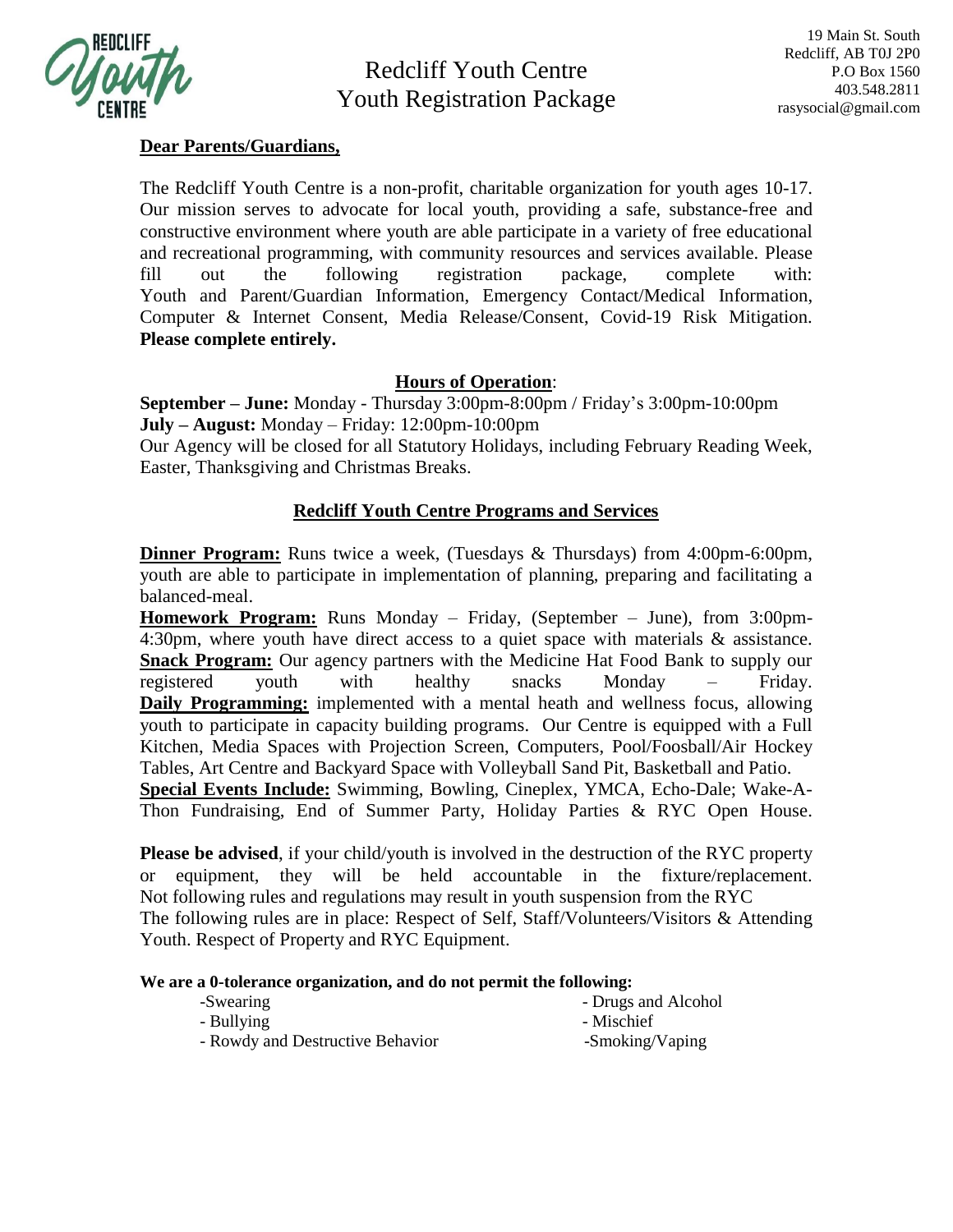## **YOUTH INFORMATION: TO BE RENEWED ANNUALLY or if information changes.**

| D.O.B:<br><b>IDENTITY:</b><br><u> 1980 - Johann Barbara, martin a</u><br><u> 1989 - Johann Barbara, martin amerikan basar dan berasal dan berasal dalam basar dalam basar dalam basar dala</u><br>AGE:<br><b>GRADE:</b><br><u> 1989 - Johann Stone, mars et al. 1989 - Anna ann an t-Anna ann an t-Anna ann an t-Anna ann an t-Anna ann an t-</u><br><b>SCHOOL:</b><br>ETHNICITY:<br><b>ADDRESS:</b><br>CITY:<br>PROVINCE:<br>PARENT/GUARDIAN INFORMATION<br>RELATIONSHIP TO YOUTH: University of the contract of the contract of the contract of the contract of the contract of the contract of the contract of the contract of the contract of the contract of the contract of the contr<br>EMAIL:<br>$\Box$<br>Check here to receive periodic emails<br><u> 1980 - Johann Barbara, martin amerikan basar dan basa dan basar dan basar dalam basa dalam basa dalam basa da</u><br>PHONE:<br>(C)<br>(H)<br><u> 1989 - Johann Barbara, martxa alemaniar politik (</u><br><u> 1989 - Johann Stein, mars an deus Amerikaansk kommunister (</u><br>(W)<br>OTHER:<br><u> 2008 - Johann Barnett, fransk politik (d. 18</u><br><b>ADDRESS:</b><br>EMAIL:<br>Check here to receive periodic emails<br>$\Box$<br>PHONE:<br>(H)<br>(C)<br><u> 1989 - Johann Barnett, fransk politiker (</u><br>the contract of the contract of the contract of the contract of the contract of<br>OTHER:<br>(W)<br><u> 1980 - Johann Barn, mars eta bainar eta baina eta baina eta baina eta baina eta baina eta baina eta baina e</u><br><b>ADDRESS:</b> |               |  |
|-----------------------------------------------------------------------------------------------------------------------------------------------------------------------------------------------------------------------------------------------------------------------------------------------------------------------------------------------------------------------------------------------------------------------------------------------------------------------------------------------------------------------------------------------------------------------------------------------------------------------------------------------------------------------------------------------------------------------------------------------------------------------------------------------------------------------------------------------------------------------------------------------------------------------------------------------------------------------------------------------------------------------------------------------------------------------------------------------------------------------------------------------------------------------------------------------------------------------------------------------------------------------------------------------------------------------------------------------------------------------------------------------------------------------------------------------------------------------------------------------------------------------------------|---------------|--|
|                                                                                                                                                                                                                                                                                                                                                                                                                                                                                                                                                                                                                                                                                                                                                                                                                                                                                                                                                                                                                                                                                                                                                                                                                                                                                                                                                                                                                                                                                                                                   | <b>GENDER</b> |  |
|                                                                                                                                                                                                                                                                                                                                                                                                                                                                                                                                                                                                                                                                                                                                                                                                                                                                                                                                                                                                                                                                                                                                                                                                                                                                                                                                                                                                                                                                                                                                   |               |  |
|                                                                                                                                                                                                                                                                                                                                                                                                                                                                                                                                                                                                                                                                                                                                                                                                                                                                                                                                                                                                                                                                                                                                                                                                                                                                                                                                                                                                                                                                                                                                   |               |  |
|                                                                                                                                                                                                                                                                                                                                                                                                                                                                                                                                                                                                                                                                                                                                                                                                                                                                                                                                                                                                                                                                                                                                                                                                                                                                                                                                                                                                                                                                                                                                   |               |  |
|                                                                                                                                                                                                                                                                                                                                                                                                                                                                                                                                                                                                                                                                                                                                                                                                                                                                                                                                                                                                                                                                                                                                                                                                                                                                                                                                                                                                                                                                                                                                   |               |  |
|                                                                                                                                                                                                                                                                                                                                                                                                                                                                                                                                                                                                                                                                                                                                                                                                                                                                                                                                                                                                                                                                                                                                                                                                                                                                                                                                                                                                                                                                                                                                   |               |  |
|                                                                                                                                                                                                                                                                                                                                                                                                                                                                                                                                                                                                                                                                                                                                                                                                                                                                                                                                                                                                                                                                                                                                                                                                                                                                                                                                                                                                                                                                                                                                   |               |  |
|                                                                                                                                                                                                                                                                                                                                                                                                                                                                                                                                                                                                                                                                                                                                                                                                                                                                                                                                                                                                                                                                                                                                                                                                                                                                                                                                                                                                                                                                                                                                   |               |  |
|                                                                                                                                                                                                                                                                                                                                                                                                                                                                                                                                                                                                                                                                                                                                                                                                                                                                                                                                                                                                                                                                                                                                                                                                                                                                                                                                                                                                                                                                                                                                   |               |  |
|                                                                                                                                                                                                                                                                                                                                                                                                                                                                                                                                                                                                                                                                                                                                                                                                                                                                                                                                                                                                                                                                                                                                                                                                                                                                                                                                                                                                                                                                                                                                   |               |  |
|                                                                                                                                                                                                                                                                                                                                                                                                                                                                                                                                                                                                                                                                                                                                                                                                                                                                                                                                                                                                                                                                                                                                                                                                                                                                                                                                                                                                                                                                                                                                   |               |  |
|                                                                                                                                                                                                                                                                                                                                                                                                                                                                                                                                                                                                                                                                                                                                                                                                                                                                                                                                                                                                                                                                                                                                                                                                                                                                                                                                                                                                                                                                                                                                   |               |  |
|                                                                                                                                                                                                                                                                                                                                                                                                                                                                                                                                                                                                                                                                                                                                                                                                                                                                                                                                                                                                                                                                                                                                                                                                                                                                                                                                                                                                                                                                                                                                   |               |  |
|                                                                                                                                                                                                                                                                                                                                                                                                                                                                                                                                                                                                                                                                                                                                                                                                                                                                                                                                                                                                                                                                                                                                                                                                                                                                                                                                                                                                                                                                                                                                   |               |  |
|                                                                                                                                                                                                                                                                                                                                                                                                                                                                                                                                                                                                                                                                                                                                                                                                                                                                                                                                                                                                                                                                                                                                                                                                                                                                                                                                                                                                                                                                                                                                   |               |  |
|                                                                                                                                                                                                                                                                                                                                                                                                                                                                                                                                                                                                                                                                                                                                                                                                                                                                                                                                                                                                                                                                                                                                                                                                                                                                                                                                                                                                                                                                                                                                   |               |  |
|                                                                                                                                                                                                                                                                                                                                                                                                                                                                                                                                                                                                                                                                                                                                                                                                                                                                                                                                                                                                                                                                                                                                                                                                                                                                                                                                                                                                                                                                                                                                   |               |  |
|                                                                                                                                                                                                                                                                                                                                                                                                                                                                                                                                                                                                                                                                                                                                                                                                                                                                                                                                                                                                                                                                                                                                                                                                                                                                                                                                                                                                                                                                                                                                   |               |  |
|                                                                                                                                                                                                                                                                                                                                                                                                                                                                                                                                                                                                                                                                                                                                                                                                                                                                                                                                                                                                                                                                                                                                                                                                                                                                                                                                                                                                                                                                                                                                   |               |  |
|                                                                                                                                                                                                                                                                                                                                                                                                                                                                                                                                                                                                                                                                                                                                                                                                                                                                                                                                                                                                                                                                                                                                                                                                                                                                                                                                                                                                                                                                                                                                   |               |  |
|                                                                                                                                                                                                                                                                                                                                                                                                                                                                                                                                                                                                                                                                                                                                                                                                                                                                                                                                                                                                                                                                                                                                                                                                                                                                                                                                                                                                                                                                                                                                   |               |  |
| (check here if same as address listed above)                                                                                                                                                                                                                                                                                                                                                                                                                                                                                                                                                                                                                                                                                                                                                                                                                                                                                                                                                                                                                                                                                                                                                                                                                                                                                                                                                                                                                                                                                      |               |  |
|                                                                                                                                                                                                                                                                                                                                                                                                                                                                                                                                                                                                                                                                                                                                                                                                                                                                                                                                                                                                                                                                                                                                                                                                                                                                                                                                                                                                                                                                                                                                   |               |  |
| <b>Emergency Contact Information</b><br>NAME:<br><b>CONTACT:</b>                                                                                                                                                                                                                                                                                                                                                                                                                                                                                                                                                                                                                                                                                                                                                                                                                                                                                                                                                                                                                                                                                                                                                                                                                                                                                                                                                                                                                                                                  |               |  |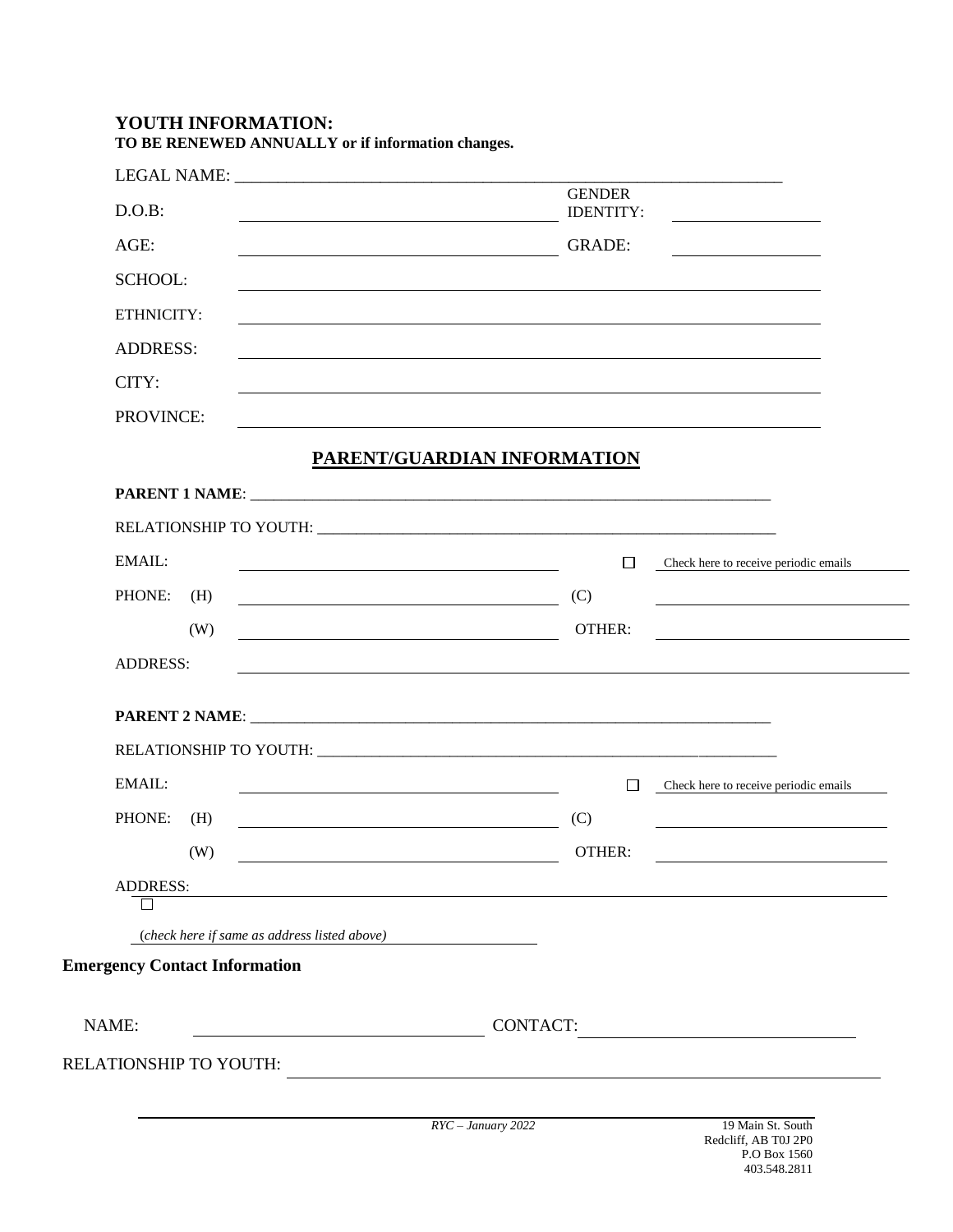### MARITAL STATUS:

| $\Box$ Single     | $\Box$ Widowed  |
|-------------------|-----------------|
| $\Box$ Married    | $\Box$ Divorced |
| $\Box$ Common Law | $\Box$ Other    |

## **MEDICAL/ADDITIONAL INFORMATION**

Please list any additional pieces of information pertinent to the safety of your child/youth while accessing the youth center (ex. Allergens, Diabetes ect.)

| <b>ALLERGIES:</b><br><b>MEDICAL</b><br><b>CONDITION:</b> | <b>YES</b><br>N <sub>O</sub><br><b>YES</b><br>N <sub>O</sub>                                       | If "yes"<br>please list:<br>If "yes"<br>please list: |  |       |  |  |  |  |
|----------------------------------------------------------|----------------------------------------------------------------------------------------------------|------------------------------------------------------|--|-------|--|--|--|--|
|                                                          | <b>YES</b><br><b>NO</b><br>IS YOUR CHILD TAKING ANY MEDICATIONS?<br>If " <i>yes</i> " please list: |                                                      |  |       |  |  |  |  |
| Parent Signature: __                                     |                                                                                                    |                                                      |  | Date: |  |  |  |  |

#### **HOUSEHOLD INFORMATION:**

**If either parent or guardian in your household unemployed, please select which source of income applies you. The collection and use of all information is solely confidential and only used for statistical data collection, funding and grant applications only.**

 $\Box$ EI  $\square$  Social Assistance  $\Box$  AISH  $\square$  Disability  $\Box$  Other, ex.) Student  $\Box$ 

**Total income for the household (please check the one that is closest):**

Up to \$19,000  $\Box$  Up to \$25,000 Up to \$30,000 Up to \$40,000 Beyond \$40,000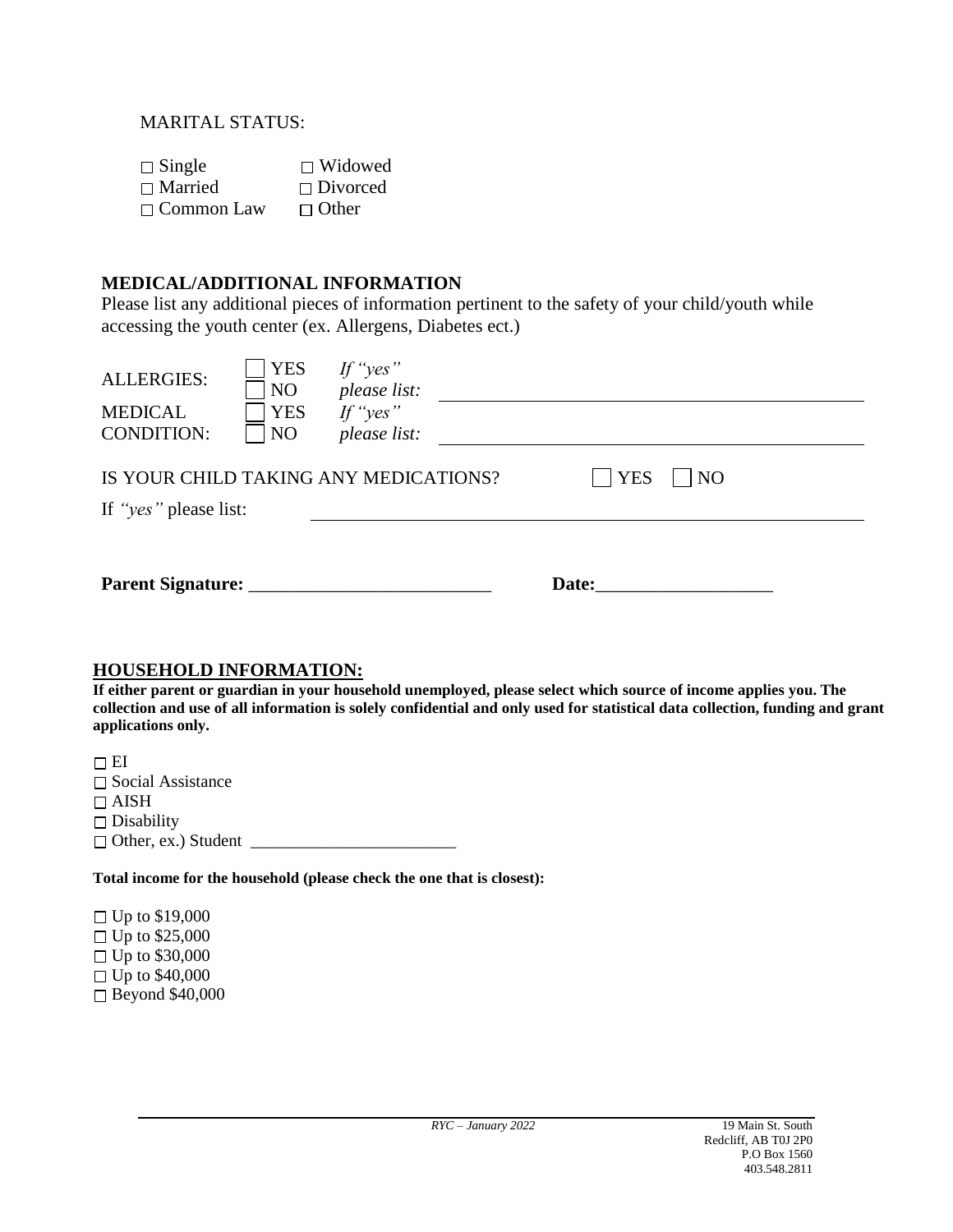# **REDCLIFF YOUTH CENTRE COMPUTER AND INTERNET REGULATIONS**

The use of the REDCLIFF YOUTH CENTRE Internet is intended primarily for homework and research. The fact that a user "can" perform a certain action on the Internet does not mean that they "should" perform that action. The use of the Internet is a privilege, not a right, which may be taken away at any time for abuse or misconduct.

- You must have a parent permission form filled out and signed before accessing the computer.
- Staff permission is required at all times and sessions are limited to 30 minutes.
- Youth must sign onto the computer when starting, and sign off upon finishing in order to keep track of time and activity.
- Staff can refuse use of the computer due to individual or group circumstances.
- Outside software and downloading is **NOT** permitted.
- **NO** access to chat rooms, emails (unless for homework purposes), Facebook, Instagram, Twitter, etc.
- Behavior including cyber bullying, use of inappropriate language, sharing of personal information of yourself or others will result in loss of internet privileges and possible further discipline.
- Access to websites containing the following is **NOT** permitted: violence, sexually explicit materials, drug culture, gambling, sexism, racism, militant content, gross and profane material.
- Internet use is not considered personal and private. The RYC retains the right to use monitoring software to both monitor and restrict inappropriate access. Violating this policy will result in denial of access to RYC computers and/or facility use.

**Youth will be required to observe standard Internet etiquette. Failure to use the RYC computers and Internet services responsibly and in accordance with these rules will result in penalties, suspension and/or repair costs.**

I have read the above regulations, understand them and will abide by them.

| Youth's N<br>Name: |  |
|--------------------|--|
|                    |  |

Youth Signature: \_\_\_\_\_\_\_\_\_\_\_\_\_\_\_\_\_\_\_\_\_\_\_\_\_\_\_\_\_\_\_\_\_\_\_\_\_\_ Date\_\_\_\_\_\_\_\_\_

**\*This agreement is eligible until the child/youth turns 18 years of age or phases out of our agency. Not required for annual renewal.**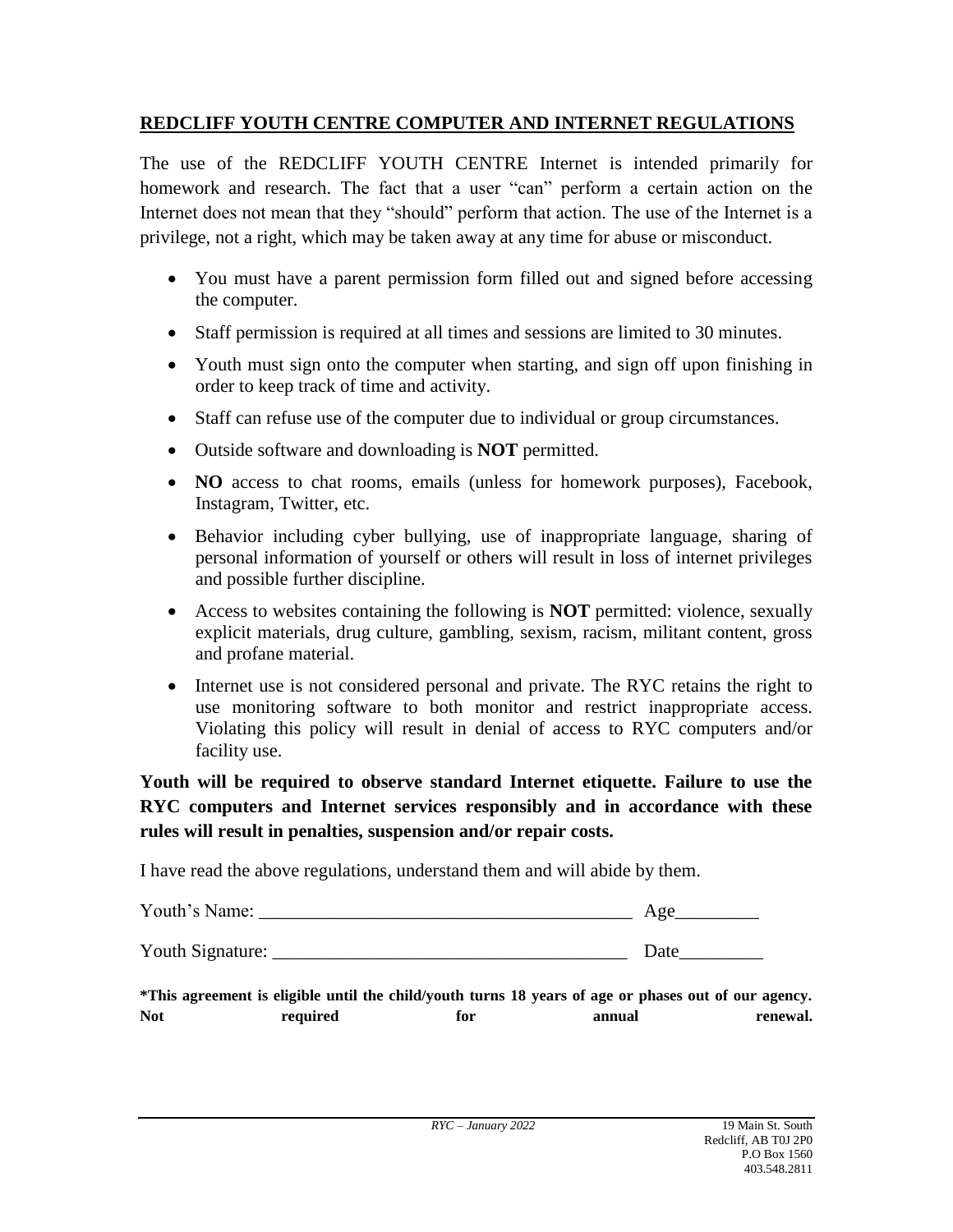**PARENT OR GUARDIAN:** As a Parent or Legal Guardian of the above Youth, I have read and understood the terms and conditions outlined in the Internet Use Agreement of the Redcliff Youth Centre. I give my permission and consent for my child/youth to utilize the RYC Computers and Internet Access in agreement that access is subject to the terms and conditions described and that such access is intended solely for educational purposes.

| Parent Name:      |       |
|-------------------|-------|
|                   |       |
| Parent Signature: | Date: |

# **Parent/Guardian Membership**

If your child is registered as with The Redcliff Youth Centre, as a parent/guardian you automatically become a Member of our organization, giving you the opportunity to attend monthly board meetings, while granted eligibility to vote on internal decisions. Our Organization is governed by a Volunteer Board of Directors, in which oversee and work diligently alongside our Executive Director to ensure that our business practices, staff and resources all serve to maintain a positive atmosphere to engage youth in a variety of educational and recreational programs that encourage resiliency and individual growth.

If you wish for more information regarding volunteer opportunities, attending monthly board meetings, or becoming a board member, please check the appropriate box below.

# $|$  | YES | | NO

Thank you for taking the time to complete our registration package. We look forward to getting to know your child/youth and family! Please know and understand that we are a referral agency that is able to help connect you and your family to viable resources in our community upon request, including but not limited to the following: Alberta Mental Health & Addictions, Children and Family Services, Bridges, Medicine Hat Women's Shelter, and the Medicine Hat Food Bank.

### **\*This agreement is eligible until the child/youth turns 18 years of age or phases out of our agency. Not required for annual renewal.**